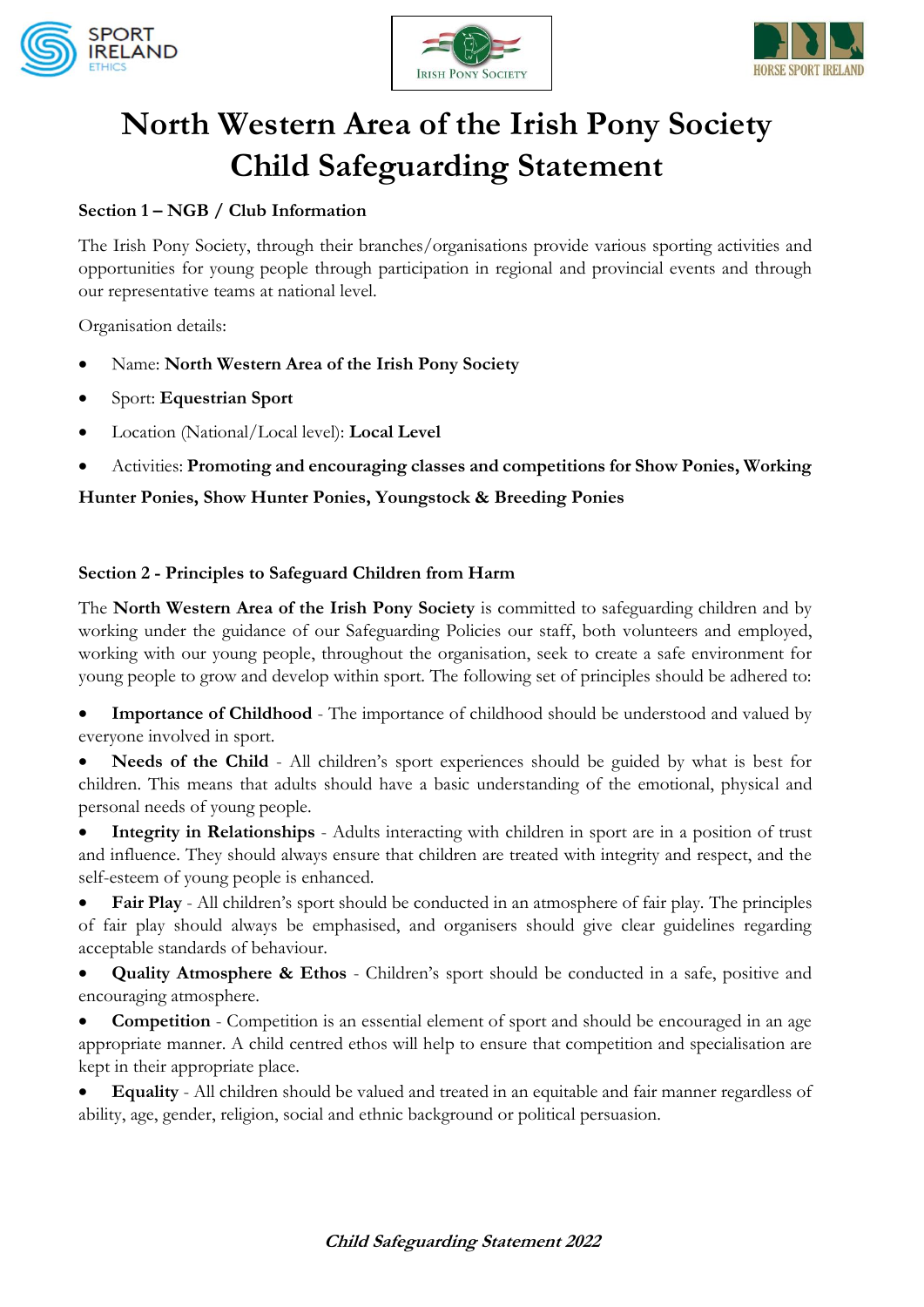





#### **Section 3 - Risk Assessment**

This **North Western Area of the Irish Pony Society** written Risk Assessment document indicates the areas of potential risk of harm, the likelihood of the risk occurring, and gives the required policy, guidance or process documents require to alleviate these risks.The list of risks identified and procedures to manage these risks are contained in the following categories:

| <b>Risk Identified</b>                                                     | Procedure In Place to Manage Risk Identified                                           |  |  |
|----------------------------------------------------------------------------|----------------------------------------------------------------------------------------|--|--|
| <b>Affiliate and Coaching Practices</b>                                    |                                                                                        |  |  |
| Lack of coaching qualification.                                            | Coach education guidelines/Recruitment policy.                                         |  |  |
| Supervision issues.                                                        | Supervision policy/Coach education guidelines                                          |  |  |
| Unauthorised photography & recording activities.                           | Photography & Use of Images guidelines                                                 |  |  |
| Behavioural Issues.                                                        | Codes of Conduct / Safeguarding Training Policy<br>/ Complaints & Disciplinary policy. |  |  |
| Lack of gender balance amongst coaches                                     | Coach education guidelines / Supervision policy.                                       |  |  |
| <b>Complaints &amp; Discipline</b>                                         |                                                                                        |  |  |
| Lack of awareness of a Complaints & Disciplinary<br>policy.                | Disciplinary<br>Complaints<br>procedure<br>$\&$<br>Communications procedure.           |  |  |
| Difficulty in raising an issue by child & or parent                        | Complaints<br>& Disciplinary<br>procedure<br>Communications procedure.                 |  |  |
| Complaints not being dealt with seriously                                  | Complaints & Disciplinary procedure.                                                   |  |  |
| <b>Reporting Procedures</b>                                                |                                                                                        |  |  |
| Lack of knowledge of organisational & statutory<br>reporting procedures    | Reporting procedures / Coach Education policy<br>/ Codes of Conduct.                   |  |  |
| No DLP appointed.                                                          | Reporting procedures.                                                                  |  |  |
| Concerns of abuse or harm not reported.                                    | Reporting procedures / Safeguarding Training<br>Policy                                 |  |  |
| Not clear who YP should talk to or report to.                              | Post the names of CCO, DLP and Mandated<br>person.                                     |  |  |
| <b>Use of Facilities</b>                                                   |                                                                                        |  |  |
| Photography, filming or recording in prohibited<br>areas.                  | Photography & Use of Images guidelines                                                 |  |  |
| Missing or found child on site.                                            | Missing or found child policy.                                                         |  |  |
| Children sharing facilities with adults e.g. dressing<br>room, showers etc | Safeguarding Training Policy                                                           |  |  |
|                                                                            |                                                                                        |  |  |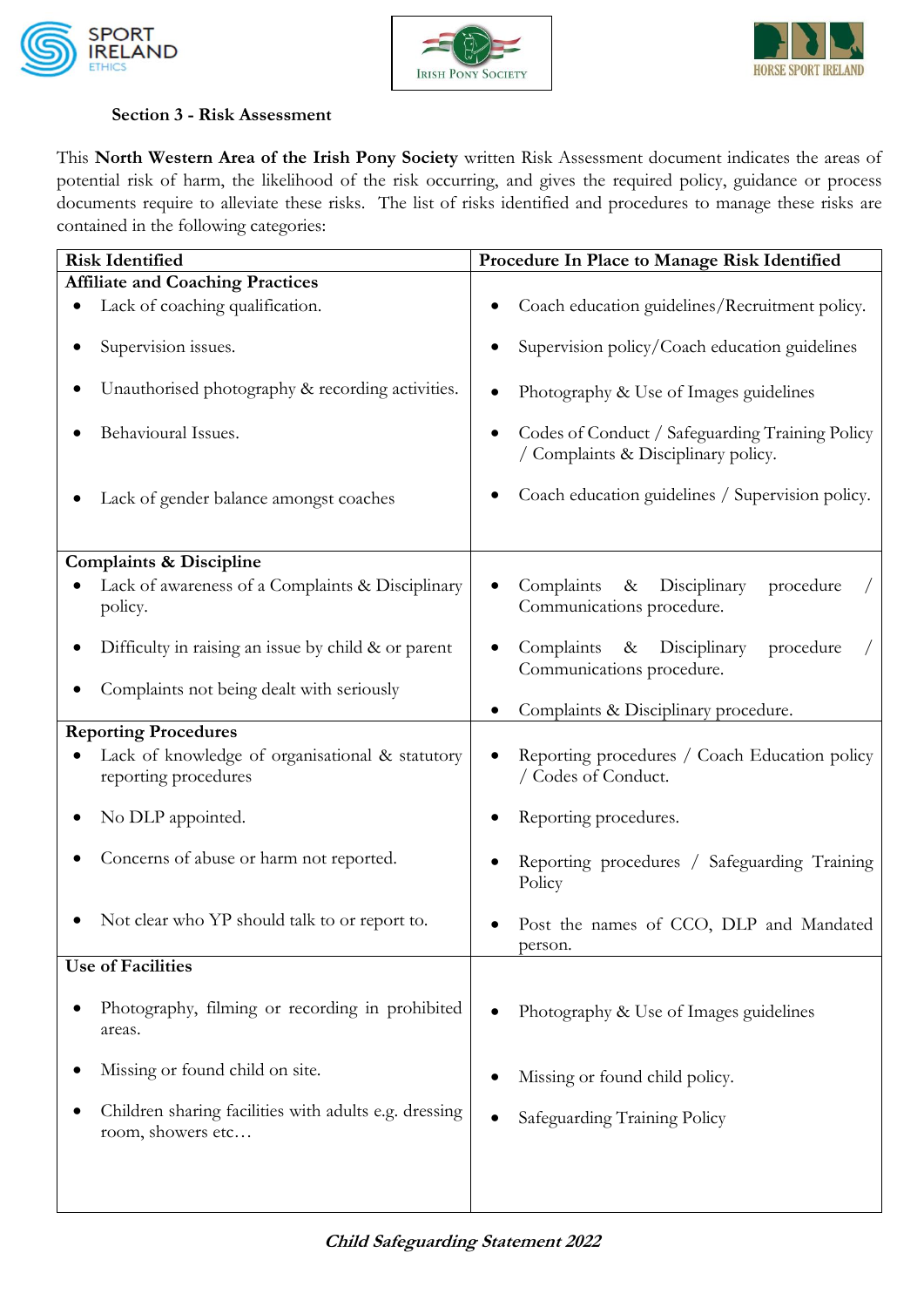





| Recruitment                                                                                                                                    |                                                                              |  |  |  |  |
|------------------------------------------------------------------------------------------------------------------------------------------------|------------------------------------------------------------------------------|--|--|--|--|
| Recruitment of inappropriate people.                                                                                                           | Recruitment policy.                                                          |  |  |  |  |
| Lack of clarity on roles.                                                                                                                      | Recruitment policy / Safeguarding Training<br>٠<br>Policy                    |  |  |  |  |
| Unqualified or untrained people in role.                                                                                                       | Recruitment policy / Safeguarding Training<br>Policy.                        |  |  |  |  |
| Communications                                                                                                                                 |                                                                              |  |  |  |  |
| Lack of awareness of 'risk of harm' with members<br>and visitors.                                                                              | Child Safeguarding Statement / Training Policy.                              |  |  |  |  |
| No communication of Child<br>Safeguarding<br>Statement of Code of Behaviour to members of<br>visitors.                                         | Child Safeguarding Statement (display) / Codes<br>of Behaviour (distribute). |  |  |  |  |
| Unauthorised photography & recording of<br>activities.                                                                                         | Photography & Use of Images policy                                           |  |  |  |  |
| Inappropriate<br>social<br>use<br>of<br>media<br>$\&$<br>communications by under 18's                                                          | Communications policy / Codes of conduct                                     |  |  |  |  |
| <b>General Risk of Harm</b>                                                                                                                    |                                                                              |  |  |  |  |
| Harm not being recognised.                                                                                                                     | Safeguarding Training Policy                                                 |  |  |  |  |
| Harm caused by:<br>Child to Child.<br>O<br>Coach to Child.<br>O<br>Volunteer to Child.<br>O<br>Member to Child.<br>O<br>Visitor to Child.<br>O | Safeguarding Training Policy / Recruitment<br>policy / Codes of Conduct      |  |  |  |  |
| General behavioural issues.                                                                                                                    | Codes of Conduct.                                                            |  |  |  |  |
| Issues of Bullying.                                                                                                                            | Anti-Bullying policy.<br>٠                                                   |  |  |  |  |
| Vetting of staff/volunteers.                                                                                                                   | Recruitment policy / Vetting Policy.<br>$\bullet$                            |  |  |  |  |
| Issues of Online Safety                                                                                                                        | Social Media / Online Safety policy.                                         |  |  |  |  |

The Risk Assessment was undertaken on **1 st November 2021**